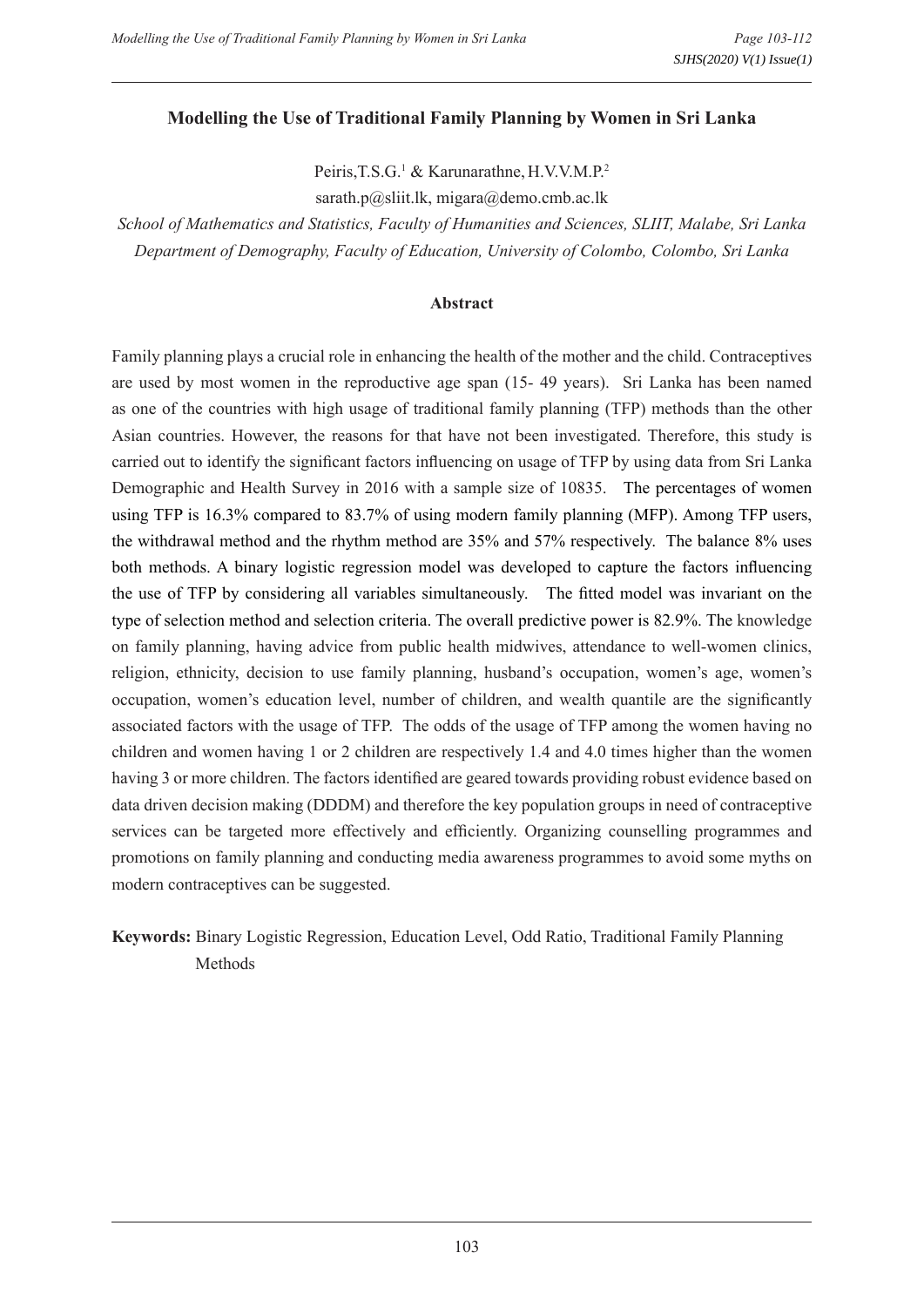### **Introduction**

Family planning in global context plays a crucial role in enhancing the health of both the mother and the child. Growing demands for contraceptive utilization from both genders is to limit, space, or delay the number of births and size of the family. Different contraceptive methods are used by women in the reproductive age span between 15-49 years age (United Nations, 2017). It further indicates that 63% of women use some form of a family planning method which varies from 70% in Europe countries to 25% in Western African countries.

In 1965, a national program for family planning was introduced in Sri Lanka and later it was integrated to the maternal and child health activities of the Ministry of Health in Sri Lanka. With the establishment of the Family Health Bureau in 1968 and the implementation of family planning services and training, Sri Lanka became one of the best states in South Asia in implementing family planning practices (United Nations, 2017).

# **Family Planning**

Family planning is defined as 'the ability of individuals and couples to anticipate and attain their desired number of children and the spacing and timing of their births (WHO, 2020) and it is divided into two categories namely, (i) traditional family planning and (ii) modern family planning (MFP) (UN, 2019). According to the Sri Lanka Demographic and Health Survey (2016), withdrawal and rhythm methods are the two TFP methods in Sri Lanka. Globally MFP methods prevent about onethird of pregnancy-related deaths, as well as 44% of neonatal deaths. In contrast, the failure

rate of TFP methods is recorded as high. It can affect mother and child health, especially unwanted pregnancies, teenage pregnancies, abortions, maternal deaths, premature births etc. (Gunawardena& Hettiarachchi, 2012).

The contraceptive methods help to prevent the transmission of HIV/AIDS and other sexually transmitted infections, but traditional methods are not capable of protecting people from these infections (Shaw, 2010). It shows that there is a risk for having sexually transmitted infections for those who are using TFP methods. Sri Lanka has been identified as one of the countries with high proportions (15-21%) of women who depend on TFP methods than the MFP methods (Singh et al., 1997). An extensive literature survey carried out by Karunaratna (2020) claimed that the factors influencing the use of TFP have not been studied in Sri Lanka, though the required data has been already collected from various surveys.

Therefore, the objective of this study is to identify the significantly influential factors on usage of TFP by women and develop a model to predict the percentage of the use of TFP method under different conditions.

# **Materials and Methods Survey Procedure**

This study is based on the secondary data gathered from Sri Lanka Demographic and Health Survey – SLDHS (2016) conducted by the Department of Census and Statistics, Ministry of National Policies and Economic Affairs and Ministry of Health, Nutrition and Indigenous Medicine. This SLDHS 2016 survey is the  $5<sup>th</sup>$  survey conducted in Sri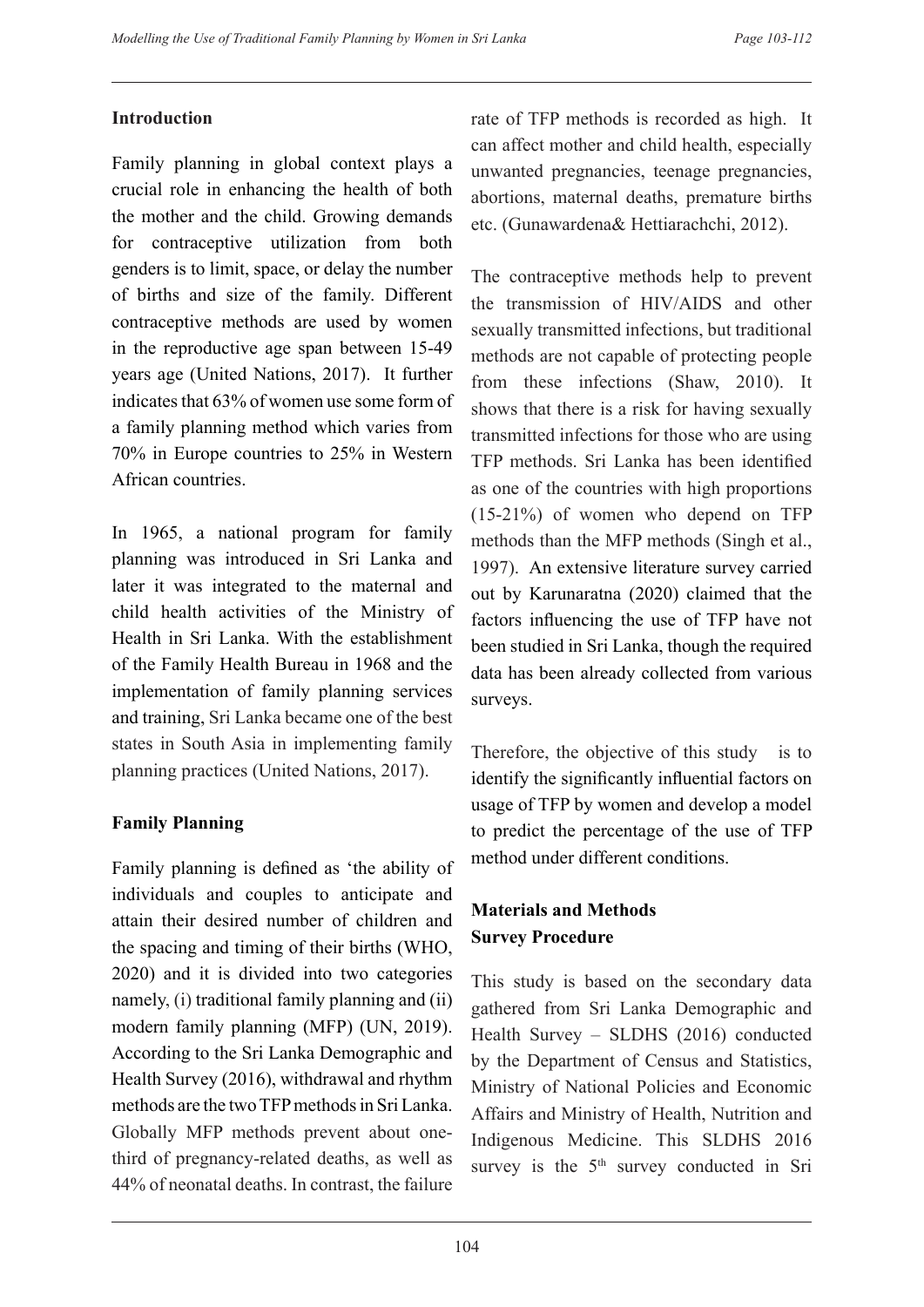Lanka with the objective of finding out the recent data to monitor and evaluate the impact of population, health and nutrition programs employed by different government agencies in Sri Lanka.

The sampling procedure of the SLDHS 2016 is a two-stage stratified sampling design. At the first stage 2500 census blocks were selected as primary sampling units and 12 housing units were selected from each selected primary sampling units as the secondary sampling units. A total of 28,800 housing units have been selected for the survey. Among them 27,210 were enumerated and detailed information was collected from all ever-married women aged between 15 – 49 years and finally 18,302 ever married women were successfully interviewed.

### **Data collection**

Data for the SLDHS was collected through a questionnaire from household and eligible women through personal interviews. Questionnaire had two main sections namely household and another section on women and children. The women and children section were used to collect data from ever married women aged 15 - 49 years. Under this section, data were collected on 12 sub sections such as, background characteristics, reproductive history, knowledge and use of family planning methods, pregnancy and postnatal care, child immunization, health and nutrition, fertility preferences, husband's background and wife's employment, awareness about AIDS and other sexually transmitted infections (STIs), awareness about well-women clinics, children who need special care (disabled), early childhood development and other health issues. Questionnaires were prepared in Sinhala and translated into Tamil and English languages.

### **Data used for the study**

All women within the age between 15 – 49 years those who are using family planning methods: namely TFP and MFP have been taken as the study sample through SLDHS-2016 survey. This study sample covered all the districts, urban and rural state sectors in Sri Lanka. Therefore, the total sample is 10,835 women who are within the age  $15 - 49$  years using family planning methods.

### **Variables used**

The dependent variable is the status of use of TFP method (1=yes, 0=no). The details of independent variables are given in Table 1.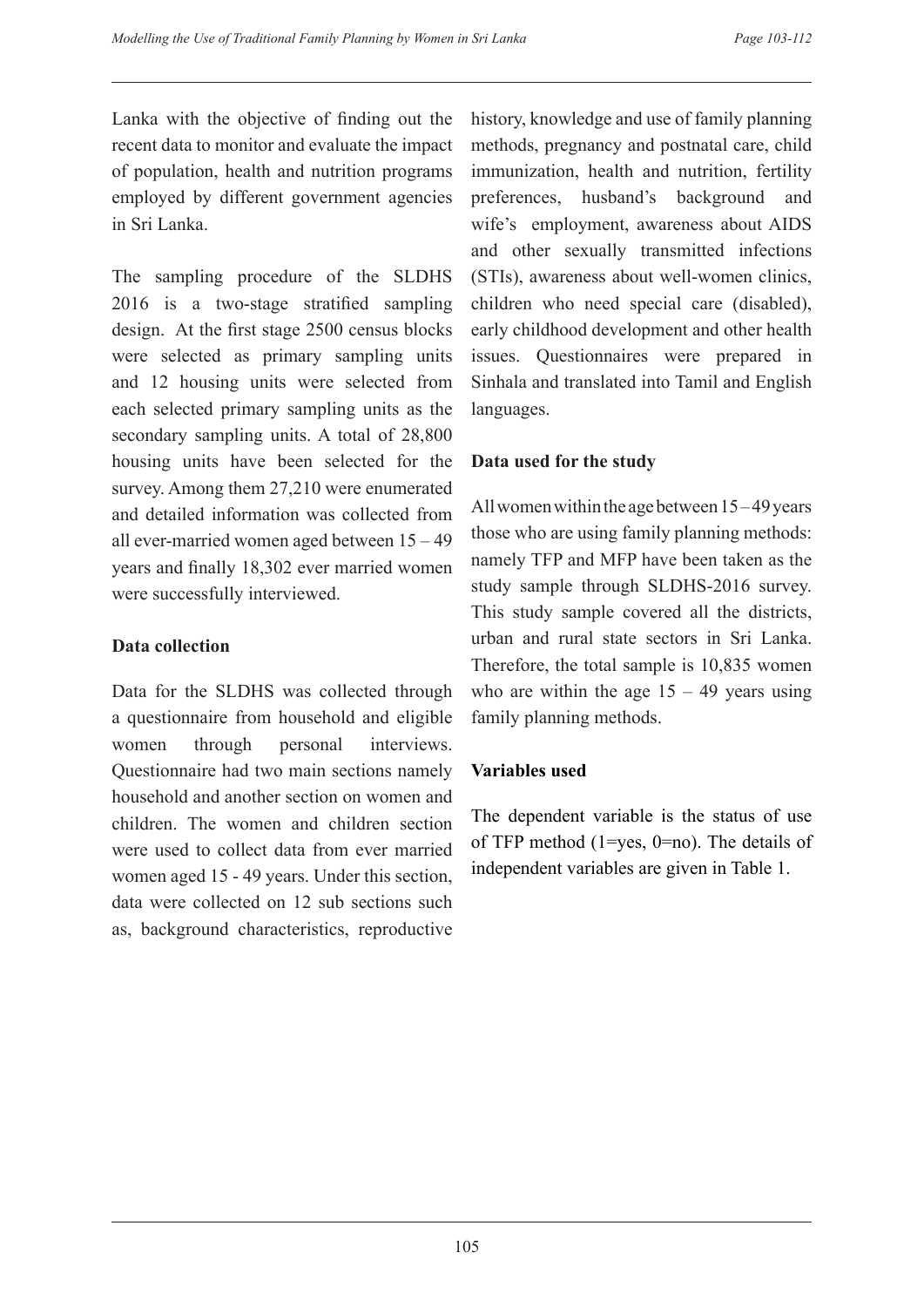# **Table 1.**

# *Selected variables for this study*

| Variable                      | Levels                                 | Code Used for<br>the analysis |
|-------------------------------|----------------------------------------|-------------------------------|
|                               | $1 - 42 - 50'$                         | WA1                           |
| Women's age                   | $2 - 33 - 41'$                         | WA <sub>2</sub>               |
| (in years)                    | $3 - 24 - 32'$                         | WA3                           |
|                               | $4 - 15 - 23'$                         | WA4                           |
| Husband's age                 | $1 - 49 - 63'$                         | HA1                           |
| (in years)                    | $2 - 34 - 48'$                         | HA <sub>2</sub>               |
|                               | $3 - 19 - 33'$                         | HA3                           |
|                               | 1 – 'Married or living together'       | MS1                           |
| Marital status                | $2 -$ Divorce or separated             | MS <sub>2</sub>               |
|                               | $3 - 'Widowed'$                        | MS3                           |
|                               | $1 - 'Childless'$                      | NC1                           |
| Number of children            | $2 - 1$ to 2 children'                 | NC <sub>2</sub>               |
|                               | $3 - 3$ or above children'             | NC <sub>3</sub>               |
|                               | $1 -$ Degree & above'                  | WE1                           |
| Women's education level       | 2 - 'Passed G.C.E A/L                  | WE <sub>2</sub>               |
|                               | $3 -$ Passed grade 1 to G.C.E O/L      | WE3                           |
|                               | $4 -$ 'No schooling or only pre school | WE4                           |
|                               | $1 -$ Degree & above'                  | HE <sub>1</sub>               |
| Husband's education level     | 2 - 'Passed G.C.E A/L                  | HE <sub>2</sub>               |
|                               | $3 -$ Passed grade 1 to G.C.E O/L      | HE3                           |
|                               | $4 -$ 'No schooling or only pre school | HE4                           |
|                               | $1 - 'Urban'$                          | RS1                           |
| Residential sector            | $2 - 'Rural'$                          | RS <sub>2</sub>               |
|                               | $3 - 'Estate'$                         | RS3                           |
| *Districts by family planning | $1 - 'High usage districts'$           | DU1                           |
|                               | 2 - 'Moderate usage districts'         | DU <sub>2</sub>               |
| usage                         | 3 – 'Lowest usage districts'           | DU <sub>3</sub>               |
|                               | $1 - 'Good'$                           | FK1                           |
| *Knowledge of family plan     | 2 - 'Moderate'                         | FK <sub>2</sub>               |
|                               | $3 - 'Poor'$                           | FK3                           |
|                               | $1 - 'My decision'$                    | FD1                           |
| Decision to use FP            | 2 - 'Husband's decision'               | FD <sub>2</sub>               |
|                               | $3 -$ Decision of both'                | FD3                           |
|                               | 4 - 'Decision of PHM'                  | FD4                           |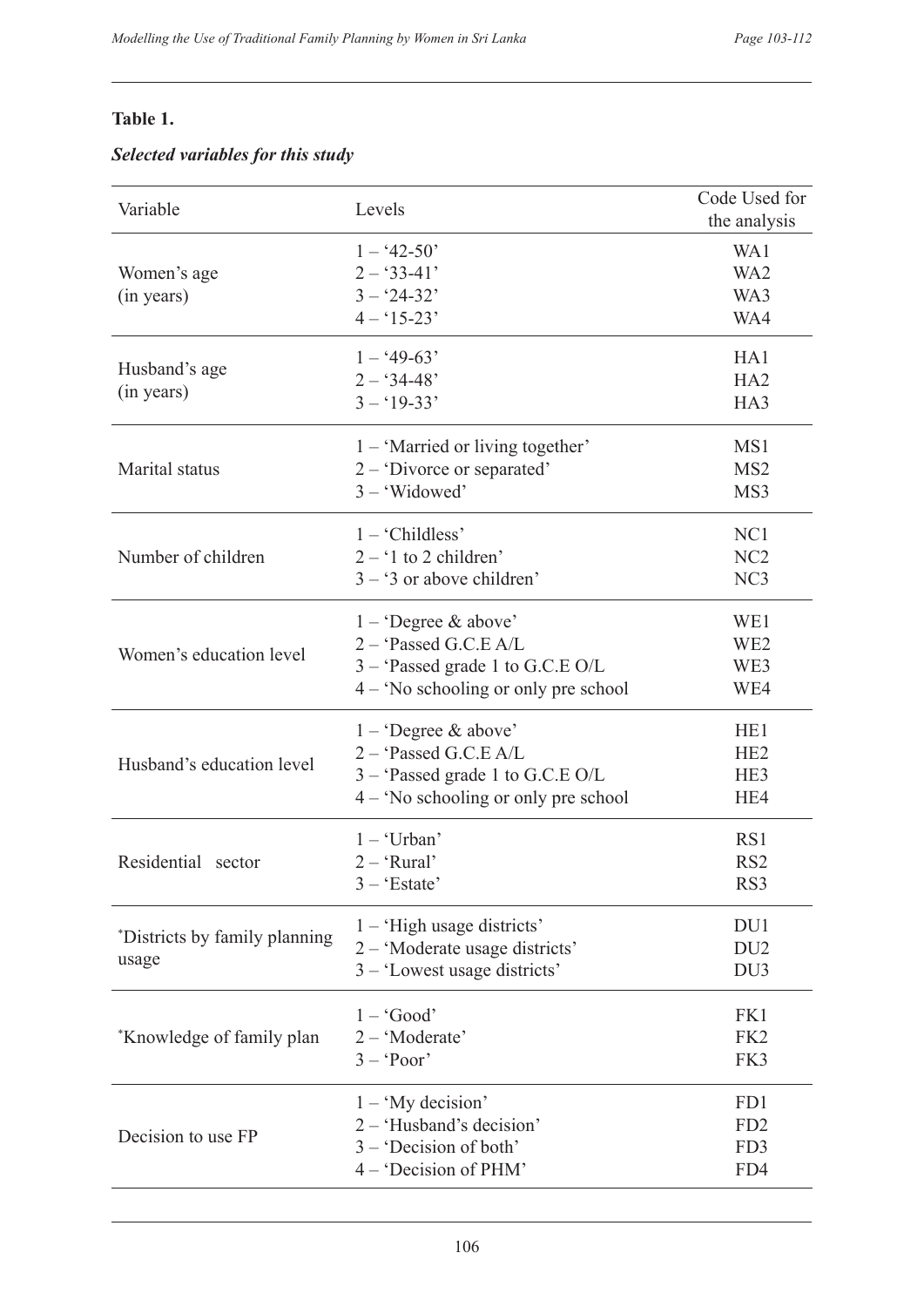| $2 - 'Tamil'$<br>RE <sub>2</sub><br>Ethnicity of women<br>$3 - 'Muslim'$<br>RE3<br>$4 - 'Burger'$<br>RE4<br>$1 - 'Buddhism'$<br>RR1<br>$2 - 'Catholic'$<br>RR <sub>2</sub><br>Religion of women<br>$3 - 'Islam'$<br>RR3<br>$4 - 'Hindu'$<br>RR4<br>$1 - 'Higher quantile'$<br>WQ1<br>2 - 'Lowest quantile'<br>WQ <sub>2</sub><br>Wealth quantile<br>$3 - 'Middle$ quantile'<br>WQ3<br>WO1<br>1–'Manager, professional and<br>administrative jobs<br>2–'Clerical, sales, industry and<br>WO <sub>2</sub><br>Women's occupation<br>machine related workers<br>$3 - 'Unemployed'$<br>WO3<br>4 - 'Eliminatory occupation'<br>WO4<br>1-'Manager, professional and administra-<br>H <sub>O</sub> 1<br>tive jobs<br>2- 'Clerical, sales, industry and machine re-<br>HO2<br>Husband's occupation<br>lated workers<br>3 - 'Eliminatory occupation'<br>HO <sub>3</sub><br>$4 - 'Unemployed'$<br>HO <sub>4</sub><br>$1 - 'No'$<br>AP1<br>Having advices from PHM<br>$2 - 'Yes'$<br>AP2<br>Exposure to FP via electronic<br>$1 - 'Yes'$<br>EE1<br>EE <sub>2</sub><br>$2 - 'No'$<br>media<br>$1 - 'No'$<br>EP1<br>Exposure to FP via printed<br>EP <sub>2</sub><br>media<br>$2 - 'Yes'$<br>Exposure to FP via digital<br>$1 - 'No'$<br>ED1<br>media<br>$2 - 'Yes'$<br>ED <sub>2</sub><br>$1 - 'Yes'$<br>AW1<br>$2 - 'No'$<br>AW <sub>2</sub><br>Attend to well women clinic<br>$3 - 'Not aware'$<br>AW3 |  | $1 - 'Sinhala'$ | RE1 |
|---------------------------------------------------------------------------------------------------------------------------------------------------------------------------------------------------------------------------------------------------------------------------------------------------------------------------------------------------------------------------------------------------------------------------------------------------------------------------------------------------------------------------------------------------------------------------------------------------------------------------------------------------------------------------------------------------------------------------------------------------------------------------------------------------------------------------------------------------------------------------------------------------------------------------------------------------------------------------------------------------------------------------------------------------------------------------------------------------------------------------------------------------------------------------------------------------------------------------------------------------------------------------------------------------------------------------------------------------------------------------------------------|--|-----------------|-----|
|                                                                                                                                                                                                                                                                                                                                                                                                                                                                                                                                                                                                                                                                                                                                                                                                                                                                                                                                                                                                                                                                                                                                                                                                                                                                                                                                                                                             |  |                 |     |
|                                                                                                                                                                                                                                                                                                                                                                                                                                                                                                                                                                                                                                                                                                                                                                                                                                                                                                                                                                                                                                                                                                                                                                                                                                                                                                                                                                                             |  |                 |     |
|                                                                                                                                                                                                                                                                                                                                                                                                                                                                                                                                                                                                                                                                                                                                                                                                                                                                                                                                                                                                                                                                                                                                                                                                                                                                                                                                                                                             |  |                 |     |
|                                                                                                                                                                                                                                                                                                                                                                                                                                                                                                                                                                                                                                                                                                                                                                                                                                                                                                                                                                                                                                                                                                                                                                                                                                                                                                                                                                                             |  |                 |     |
|                                                                                                                                                                                                                                                                                                                                                                                                                                                                                                                                                                                                                                                                                                                                                                                                                                                                                                                                                                                                                                                                                                                                                                                                                                                                                                                                                                                             |  |                 |     |
|                                                                                                                                                                                                                                                                                                                                                                                                                                                                                                                                                                                                                                                                                                                                                                                                                                                                                                                                                                                                                                                                                                                                                                                                                                                                                                                                                                                             |  |                 |     |
|                                                                                                                                                                                                                                                                                                                                                                                                                                                                                                                                                                                                                                                                                                                                                                                                                                                                                                                                                                                                                                                                                                                                                                                                                                                                                                                                                                                             |  |                 |     |
|                                                                                                                                                                                                                                                                                                                                                                                                                                                                                                                                                                                                                                                                                                                                                                                                                                                                                                                                                                                                                                                                                                                                                                                                                                                                                                                                                                                             |  |                 |     |
|                                                                                                                                                                                                                                                                                                                                                                                                                                                                                                                                                                                                                                                                                                                                                                                                                                                                                                                                                                                                                                                                                                                                                                                                                                                                                                                                                                                             |  |                 |     |
|                                                                                                                                                                                                                                                                                                                                                                                                                                                                                                                                                                                                                                                                                                                                                                                                                                                                                                                                                                                                                                                                                                                                                                                                                                                                                                                                                                                             |  |                 |     |
|                                                                                                                                                                                                                                                                                                                                                                                                                                                                                                                                                                                                                                                                                                                                                                                                                                                                                                                                                                                                                                                                                                                                                                                                                                                                                                                                                                                             |  |                 |     |
|                                                                                                                                                                                                                                                                                                                                                                                                                                                                                                                                                                                                                                                                                                                                                                                                                                                                                                                                                                                                                                                                                                                                                                                                                                                                                                                                                                                             |  |                 |     |
|                                                                                                                                                                                                                                                                                                                                                                                                                                                                                                                                                                                                                                                                                                                                                                                                                                                                                                                                                                                                                                                                                                                                                                                                                                                                                                                                                                                             |  |                 |     |
|                                                                                                                                                                                                                                                                                                                                                                                                                                                                                                                                                                                                                                                                                                                                                                                                                                                                                                                                                                                                                                                                                                                                                                                                                                                                                                                                                                                             |  |                 |     |
|                                                                                                                                                                                                                                                                                                                                                                                                                                                                                                                                                                                                                                                                                                                                                                                                                                                                                                                                                                                                                                                                                                                                                                                                                                                                                                                                                                                             |  |                 |     |
|                                                                                                                                                                                                                                                                                                                                                                                                                                                                                                                                                                                                                                                                                                                                                                                                                                                                                                                                                                                                                                                                                                                                                                                                                                                                                                                                                                                             |  |                 |     |
|                                                                                                                                                                                                                                                                                                                                                                                                                                                                                                                                                                                                                                                                                                                                                                                                                                                                                                                                                                                                                                                                                                                                                                                                                                                                                                                                                                                             |  |                 |     |
|                                                                                                                                                                                                                                                                                                                                                                                                                                                                                                                                                                                                                                                                                                                                                                                                                                                                                                                                                                                                                                                                                                                                                                                                                                                                                                                                                                                             |  |                 |     |
|                                                                                                                                                                                                                                                                                                                                                                                                                                                                                                                                                                                                                                                                                                                                                                                                                                                                                                                                                                                                                                                                                                                                                                                                                                                                                                                                                                                             |  |                 |     |
|                                                                                                                                                                                                                                                                                                                                                                                                                                                                                                                                                                                                                                                                                                                                                                                                                                                                                                                                                                                                                                                                                                                                                                                                                                                                                                                                                                                             |  |                 |     |
|                                                                                                                                                                                                                                                                                                                                                                                                                                                                                                                                                                                                                                                                                                                                                                                                                                                                                                                                                                                                                                                                                                                                                                                                                                                                                                                                                                                             |  |                 |     |
|                                                                                                                                                                                                                                                                                                                                                                                                                                                                                                                                                                                                                                                                                                                                                                                                                                                                                                                                                                                                                                                                                                                                                                                                                                                                                                                                                                                             |  |                 |     |
|                                                                                                                                                                                                                                                                                                                                                                                                                                                                                                                                                                                                                                                                                                                                                                                                                                                                                                                                                                                                                                                                                                                                                                                                                                                                                                                                                                                             |  |                 |     |
|                                                                                                                                                                                                                                                                                                                                                                                                                                                                                                                                                                                                                                                                                                                                                                                                                                                                                                                                                                                                                                                                                                                                                                                                                                                                                                                                                                                             |  |                 |     |
|                                                                                                                                                                                                                                                                                                                                                                                                                                                                                                                                                                                                                                                                                                                                                                                                                                                                                                                                                                                                                                                                                                                                                                                                                                                                                                                                                                                             |  |                 |     |
|                                                                                                                                                                                                                                                                                                                                                                                                                                                                                                                                                                                                                                                                                                                                                                                                                                                                                                                                                                                                                                                                                                                                                                                                                                                                                                                                                                                             |  |                 |     |
|                                                                                                                                                                                                                                                                                                                                                                                                                                                                                                                                                                                                                                                                                                                                                                                                                                                                                                                                                                                                                                                                                                                                                                                                                                                                                                                                                                                             |  |                 |     |
|                                                                                                                                                                                                                                                                                                                                                                                                                                                                                                                                                                                                                                                                                                                                                                                                                                                                                                                                                                                                                                                                                                                                                                                                                                                                                                                                                                                             |  |                 |     |
|                                                                                                                                                                                                                                                                                                                                                                                                                                                                                                                                                                                                                                                                                                                                                                                                                                                                                                                                                                                                                                                                                                                                                                                                                                                                                                                                                                                             |  |                 |     |
|                                                                                                                                                                                                                                                                                                                                                                                                                                                                                                                                                                                                                                                                                                                                                                                                                                                                                                                                                                                                                                                                                                                                                                                                                                                                                                                                                                                             |  |                 |     |
|                                                                                                                                                                                                                                                                                                                                                                                                                                                                                                                                                                                                                                                                                                                                                                                                                                                                                                                                                                                                                                                                                                                                                                                                                                                                                                                                                                                             |  |                 |     |

### **Table 1 (Continued)**

\*Variables were coded using criteria explained below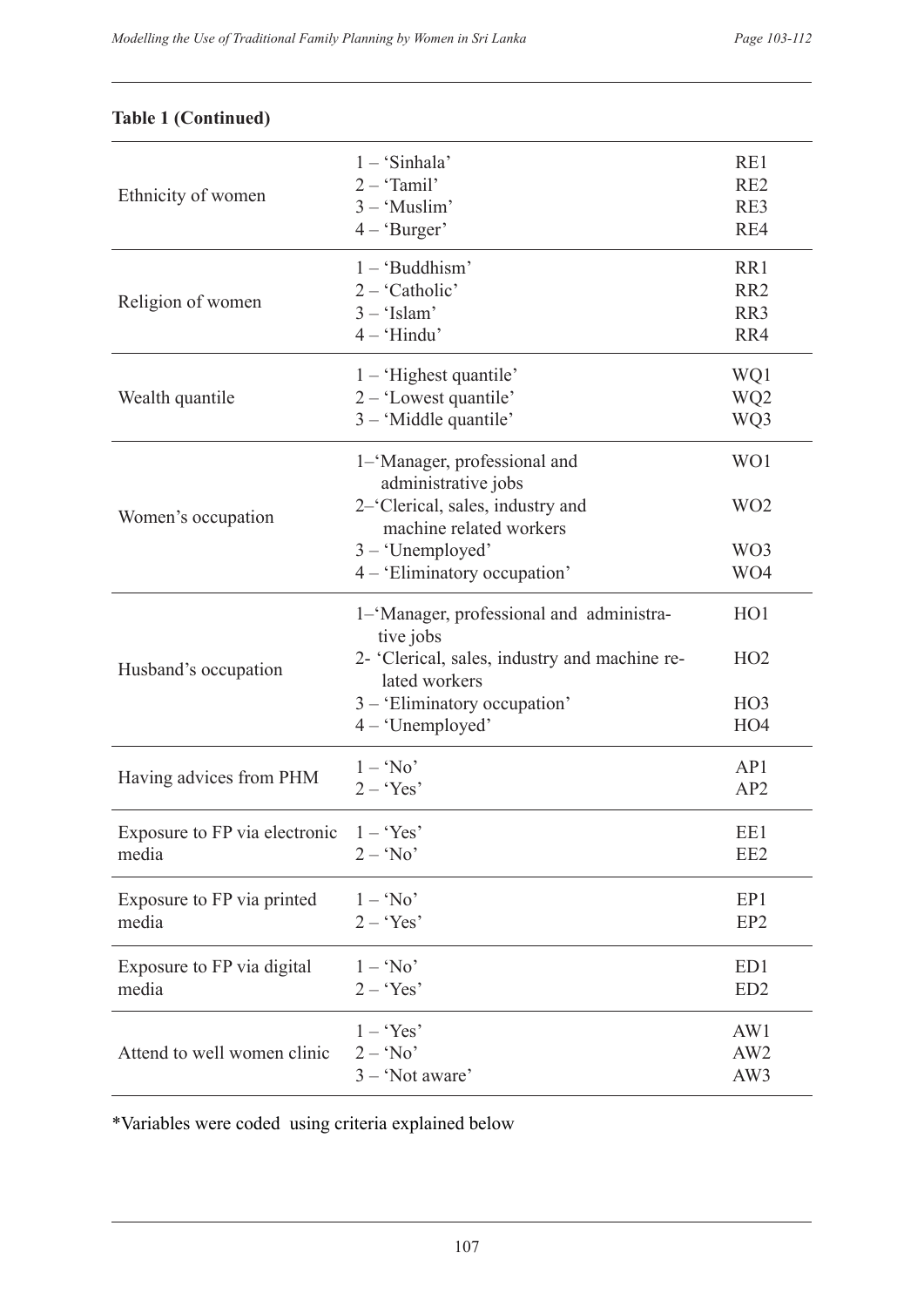# **Grouping district based on family planning usage (DU)**

The categories of residential districts by family planning usage were also formulated by referring to the usage of contraceptives based on each district as given by the SLDHS report 2016. The three categories of DU (DU  $=1$ , DU=2 & DU=3) respectively was based on the percentage of family planning usage:  $≥ 70\%$ , 40-70% & ≤ 40% respectively.

# **Assessment of family planning knowledge (FK)**

The family planning knowledge was assessed using 12 questions asked from the women who responded to the SLDHS questionnaire. The questions had two answers as 'yes' and 'no'. Each correct and incorrect answers were scored as 1 and 0 respectively so that total marks for each respondent varied between 0 and 12. Based on the total score, respondents were categorized into three categories (1=good, 2=moderate and 3=poor) when the score was between 12-10, 9-5 and 4-0 respectively. Such details were discussed in the SLDHS report.

# **Binary Logistic Regression Model**

As the dependent variable is binary, the binary the logistic regression model was fitted by taking all variables simultaneously. In binary logistics, log of odds of an event is considered as a linear impact from the explanatory variables,  $X_1, X_2, \ldots, X_p$ . Thus, the fitted model is represented by the equation (1), where p is the probability of using traditional family planning (that is the response variable =1). The data were analyzed using SPSS software.

Log (odds) = Log (p/(1-p))=  $\beta_0 + \beta_1 X_1 + \beta_2 X_2 + \cdots + \beta_p X_p$  (1)

#### **Results and Discussion**

# **Distribution of two main family planning methods**

The analysis found that among the family planning users, the percentages of women using TFP and MFP are 16.3% and 83.7% respectively (Fig.1). Among the TFP users, the percentage of withdrawal method and rhythm method are 35% and 57% respectively. The balance 8% is the users of both methods.

### **Figure 1.**

### *Distribution of family planning (FP) methods*



# **Distribution TFP and MFP users by age of women**

### **Table 2**.

### *Percentages TFP Users and MFP Users*

|                            | <b>TFP</b>      | <b>MFP</b>      |
|----------------------------|-----------------|-----------------|
| Age categories of<br>women | users<br>$(\%)$ | users<br>$(\%)$ |
| $15-23$ years              | 48              | 64              |
| $24-32$ years              | 20.6            | 27.6            |
| $33-41$ years              | 38.4            | 40.8            |
| $42-50$ years              | 36.2            | 25.2            |
| Total                      | 100.0           | 100.0           |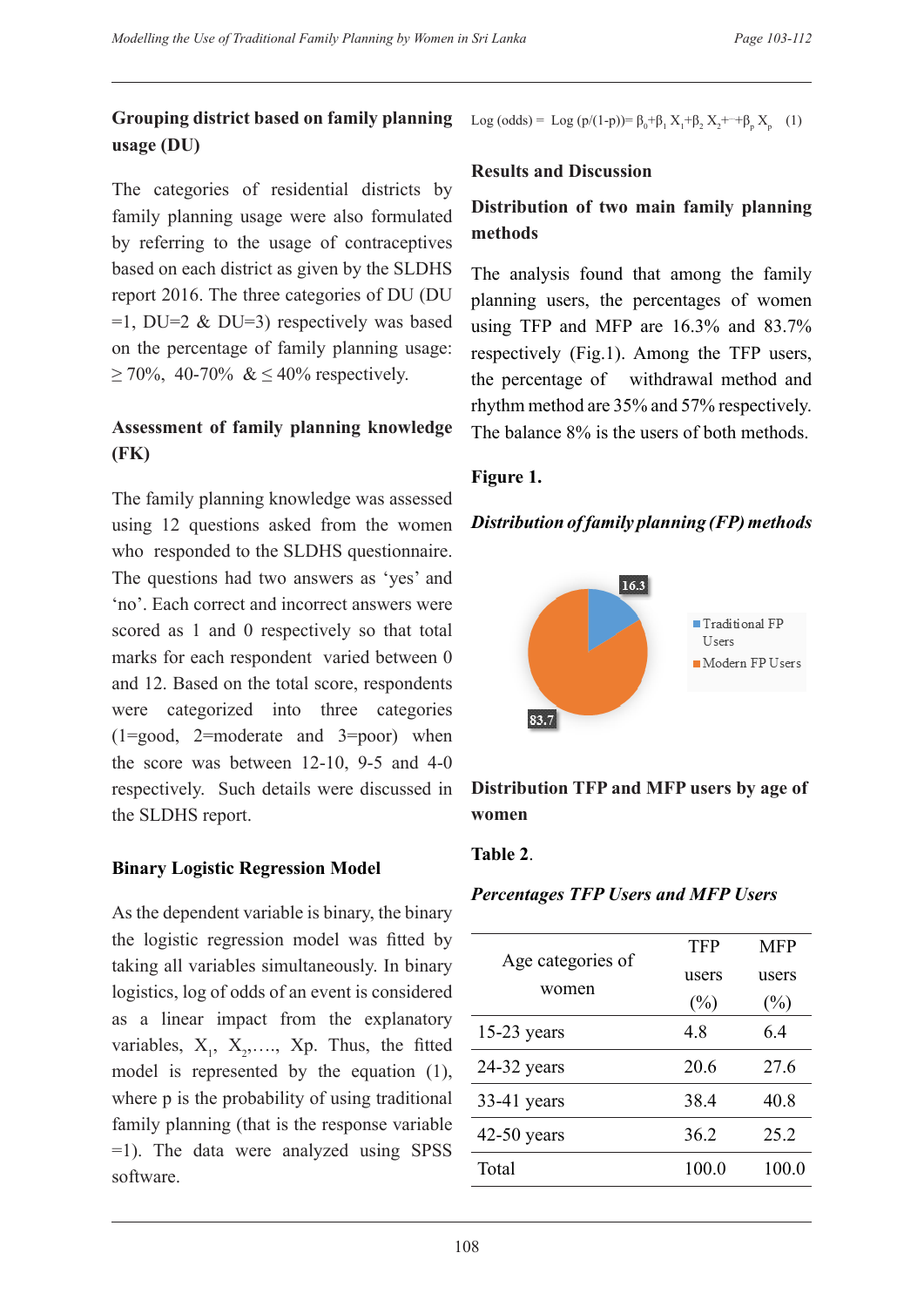The percentages of MFP users in three lower age groups are higher than the corresponding percentages of TFP users confirming that the majority of the people below 41 years tends to use more MFP. However, as a notable point, the percentage of TFP method users is much higher than that of MFP method in the age category of  $42 - 50$  years.

# **Distribution of TFP and MFP users by status of advice from Public Health Midwives (PHM)**

Public health midwives play an active role in family planning promotions and advising on sexual and reproductive health practices for the married couples in Sri Lanka (SLDHS, 2016). According to fig. 2, among the TFP users, 37% only received advice from PHM compared to the corresponding 45% among MFP users.

### **Figure 2***.*

# *Percentage distribution of TFP and MFP users by the status of having advice (Y or N) from PHM*



# **Distribution of TFP users and MFP users by the status- those who attend to Well-Women Clinics**

Distribution of TFP users and MFP users based on their attendance at well-women clinics is shown in table 3. Results revealed that nearly 53% among the TFP users do not attend well women clinics while 21.5% of TFP users are not aware of the well women clinics. However, 26% of TFP users attend well-women clinics close to their place of residence.

### **Table 3**.

### *Distribution of TFP and MFP users by the status of attending to Well-Women Clinics*

| Attend to well women | <b>TFP</b> | <b>MFP</b> |
|----------------------|------------|------------|
| Clinic               | Users      | Users      |
| Yes                  | 26.0       | 25.6       |
| N <sub>0</sub>       | 52.5       | 45.2       |
| Not aware            | 21.5       | 29.2       |
| Total                | 100.0      | 100.0      |

On the other hand, 45.2% of MFP users do not attend women clinics and nearly 30% of respondents were not aware of the clinics. However, around 26% of MFP users attend well women clinics. It shows that MFP user's and TFP users' patterns of attending well women clinics are quite similar.

# **Family Planning Knowledge and Awareness**

Family planning knowledge and awareness among TFP users and MFP users are shown in fig. 3. According to the results, 57.4% among the traditional family planning users possess a good knowledge regarding family planning and poor knowledge is shown only among 1% of TFP users.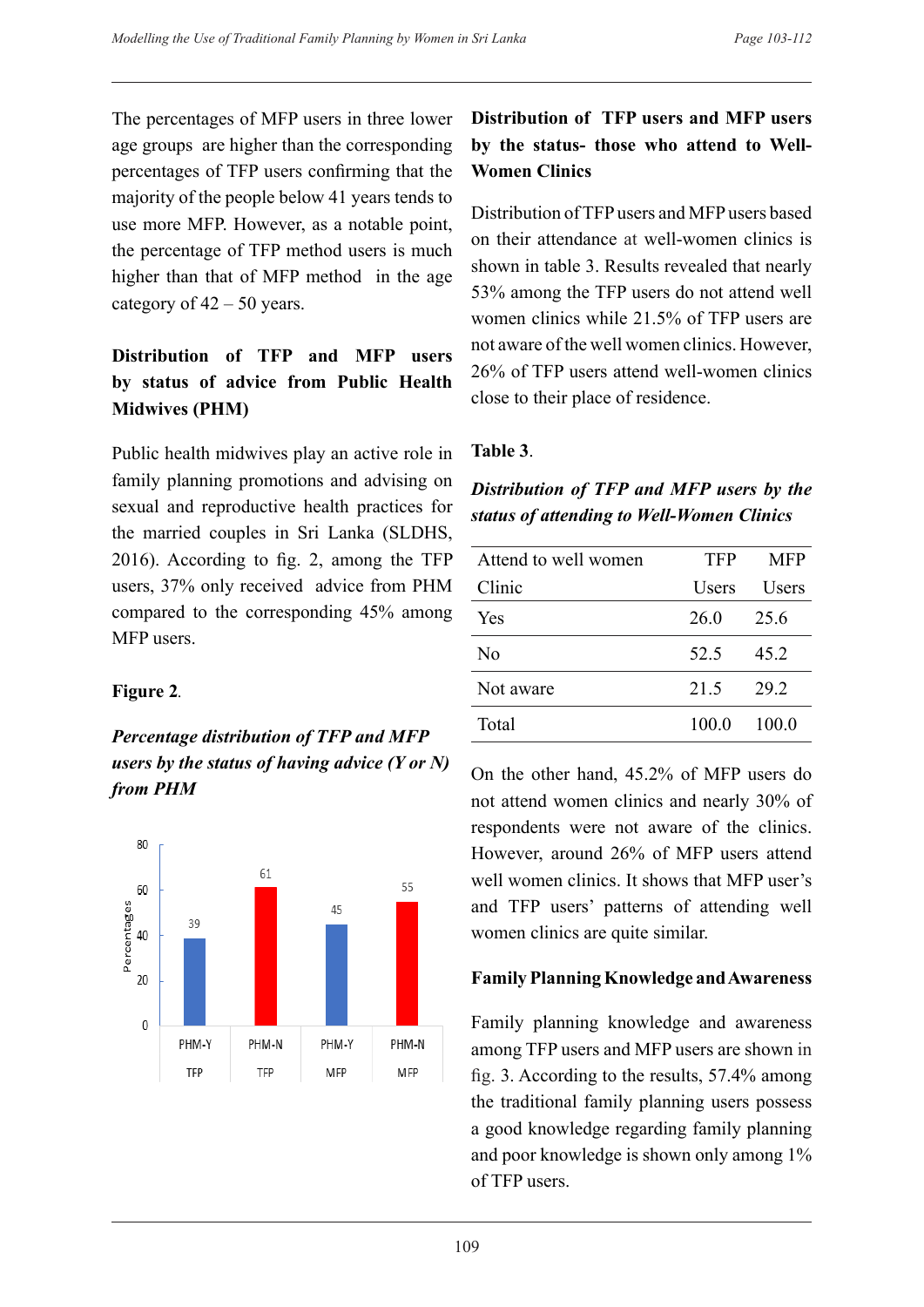### **Figure 3.**

# *Distribution of Knowledge on Family Planning among TFP Users and MFP Users*



On the other hand, among the MFP users, more than fifty percent (53.5%) of women possess moderate knowledge on family planning and 43% possess good knowledge. As a notable point, 3.6% of MFP users possess poor knowledge on family planning. It emphasizes that, traditional family planning users possess better knowledge on family planning compared to the MFP users.

# **Modelling TFP**

The size and significance of the correlation coefficients based on the correlation matrix obtained for all variables in Table 1, using Spearman's rank correlation confirmed that there is no significant multicollinearity among variables. In order to find the significant variables when all variables are considered simultaneously, a binary logistic model was developed using both stepwise forward LR and stepwise forward Wald. The entry and removal probability were set as 0.05 and 0.051 respectively. The validity of the model was confirmed based on the non-significance of the Hossmer -Lemeshow test statistic. The significance of each variable was tested using the Wald test. It was noted that the standard errors of the significant variables are low.

Based on the results, it can be concluded with 95% confidence that the significant variables on TFP are knowledgeable on family planning (FK), the status of seeking advice from PHM (AP), attendance of women clinic (AW), religion (RR), ethnicity (RE), decision to use family planning (FD), husband's occupation (HO), age of the women (WA), occupation of the women (WO), education level of the women (WE), and number of children (NC). The fitted model for odd ratio of the use of TFP method by women, where p is the probability of use of TFP by women, is shown in equation (1). The estimates in (1) tell the relationship between the independent variables and the dependent variable and consequently the amount of increase (or decrease if the sign of coefficient is negative), these are not interpreted as in a normal regression equation. The coefficients of each category of the variable in the model are the odd ratios of the corresponding category with respect to the lowest category of the same variable (according to the way we set in SPSS), the interpretation is given based on odd ratios.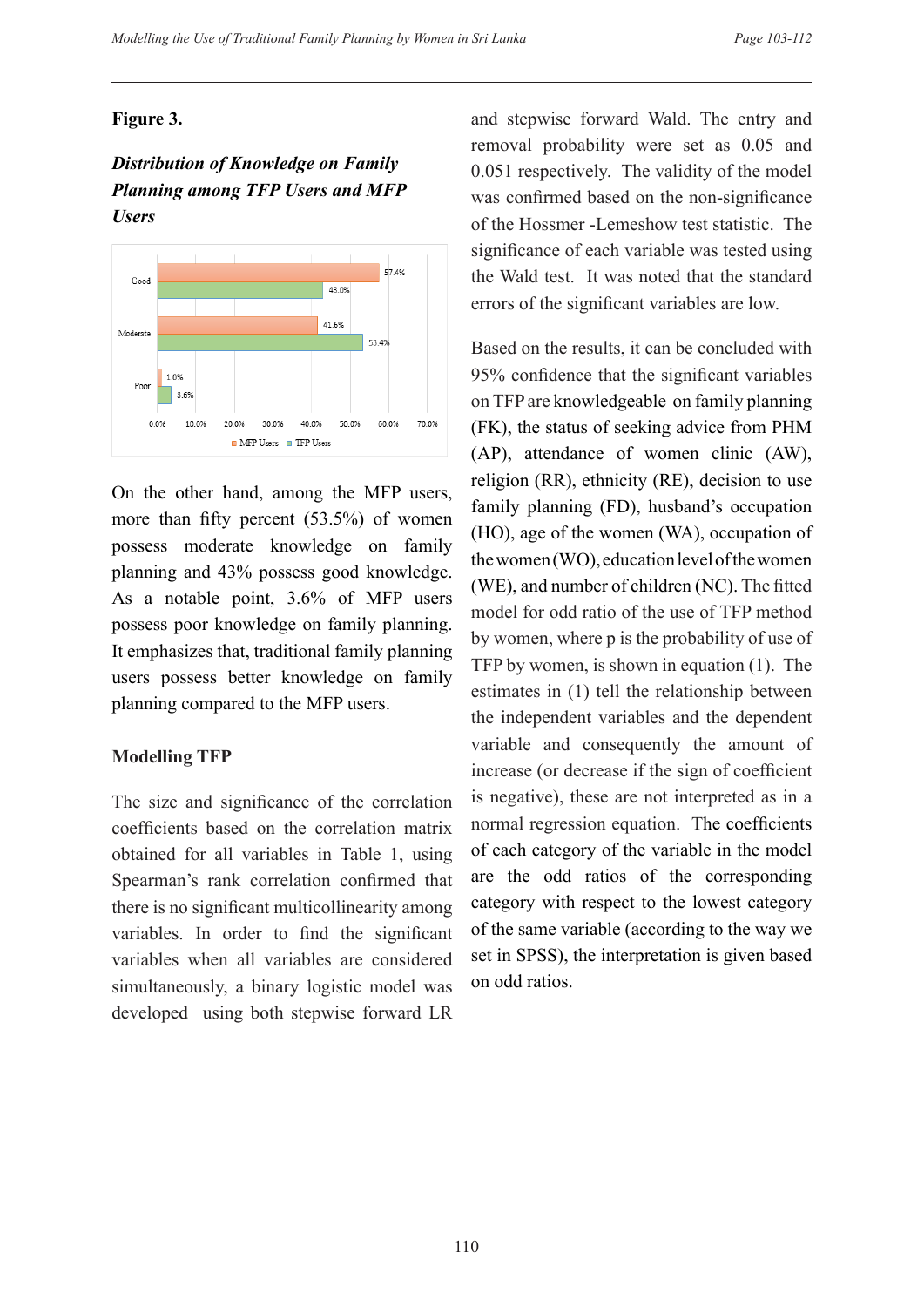$p/(1-p) = 2.552 + 1.331*$ Knowledge level(FK1) + 2.613\*Knowledge level(FK2) + 1.245\* Seeking advices from PHM(AP1) +  $0.751*$ Attend to well women Clinic(AW1) +  $0.700*$ Attend to well women Clinic(AW2) +  $0.728*$  Religion(RR1) + 1.854\*Ethnicity(RE1) +  $0.147*$ Decision to use FP(FD1) + 0.294\*Decision to use FP(FD2) + 4.264\*Decision to use  $FP(FD3) + 0.722*$  Husband's occupation(HO2) + 0.660\* Husband's occupation(HO3) + 1.487\* Women's Age(WA1) + 2.339\*Women's Age(WA2) + 1.881\*Women's Age(WA3) + 1.248\*Women's occupation(WO2) + 1.380\*Women's education(WE2) + 2.436\*Women's education(WE3) + 1.423\*Number of children(NC1) + 3.983\*Number of children(NC2) + 1.396\*Districts by FP usage(DU1) + 1.769\*Districts by FP usage(DU2) + 1.237\*Wealth Quantile(WQ1) + 1.204\*Wealth Quantile(WQ2) …………….. (1)

Results indicate that, the odds of the usage of TFP are 1.331 times and 2.613 times higher respectively among women who have good knowledge and moderate knowledge on family planning (FP) than the women with poor knowledge on FP. The odds of the usage of TFP is 1.245 times higher among women who do not seek advice from the public health midwife compared to the women who seek advice. The odds of the usage of TFP is 1.854 times higher among Sinhalese women compared to the Burger women. The odds of the usage of TFP with the decision to use family planning taken by both husband and wife is 4.264 times higher compared to the decision taken through the influence of a public health midwife (PHM).. The odds of the usage of TFP are 1.487 times, 2.339 times and 1.881 times higher respectively among women who are in the ages of 42- 50 years, 33- 41 years and 24- 32 years than the women who are in the ages of 15- 23 years.

The odds of the usage of TFP among women who are working as clerical, sales, industry and machine related workers are 1.248 times higher than the women who are unemployed while all the other variables in the model are fixed. The odds of the usage of traditional family planning among the women who are

childless and women who have 1 to 2 children are respectively 1.423 times and 3.983 times higher than the women who have 3 children or above.

### **Conclusions and Suggestions**

Analyzing all variables simultaneously is better than analysing variables separately to identify influential factors. When all the variables are considered simultaneously using the binary logistic regression model, knowledge on FP, seeking advice from PHM, attendance in well women clinic, religion, ethnicity, decision to use FP, husband's occupation, women's age, women's occupation, women's education level, number of children, districts by FP usage and wealth quantile are identified as significantly associated factors with the usage of traditional family planning. The overall predictivity power of the final model is 82.9%. The values of odd ratio confirmed that the factors which influence the use of TFP are the number of children in the family and the education level of women.

The identified factors are geared towards providing a contemporary, robust evidence base, so that key population groups in need of contraceptive services can be targeted more